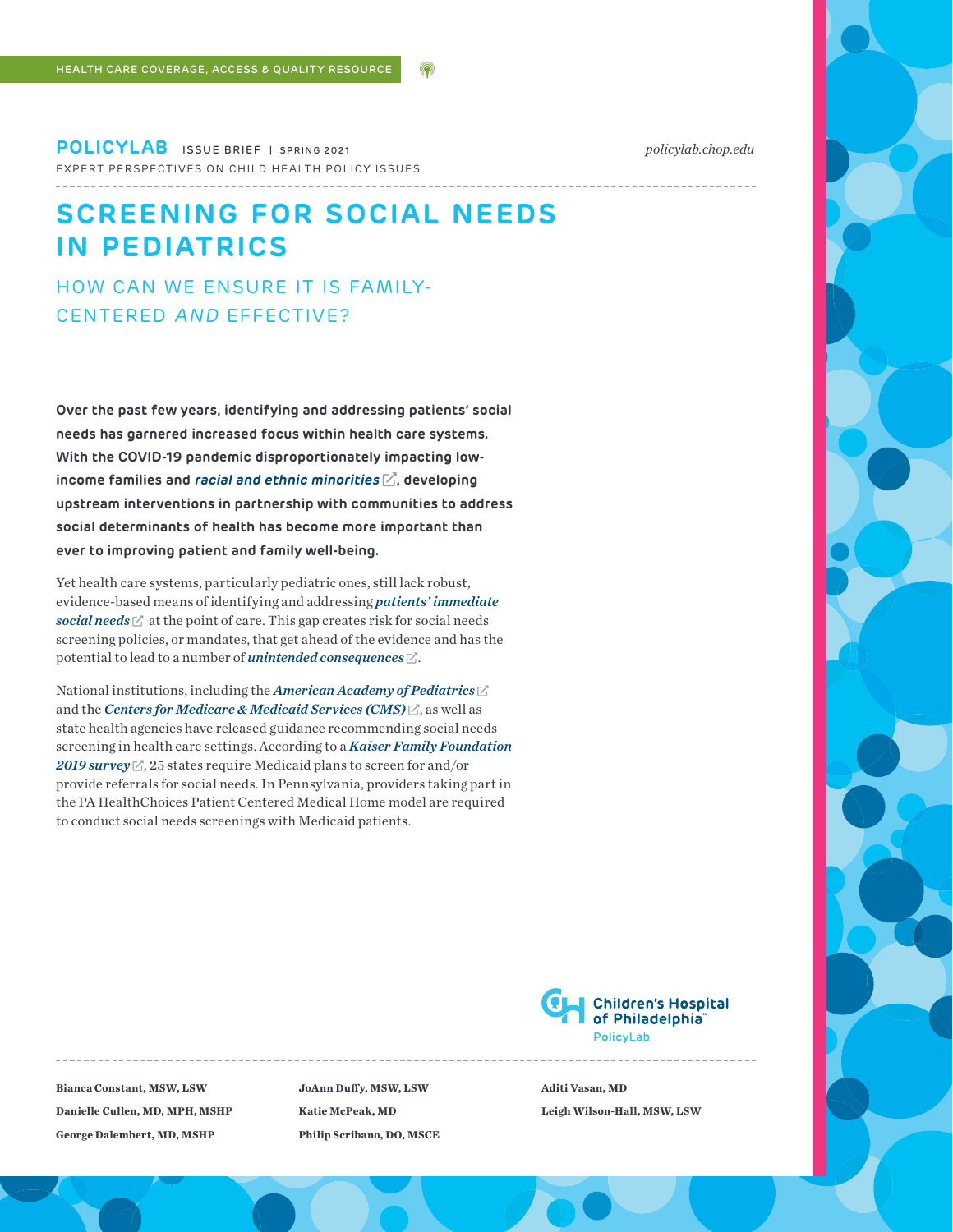# **CONSIDERATIONS WHEN SCREENING FOR SOCIAL NEEDS IN PEDIATRICS**

The pediatric setting has often been overlooked in the development and implementation of social needs screening policies. In this brief, our group of pediatricians and social workers summarize reflections based on our shared experience in working with families, reviewing literature on social needs screening in pediatrics and working toward the PA HealthChoices Patient Centered Medical Home screening requirement. We offer guidance on strategies that health care systems and providers could adopt, and that payers and regulating bodies should consider, to effectively meet families' needs.

# **1. Focus first on sustainable social needs interventions. Treating screening as an intervention in and of itself can overshadow the equal need for investment in services that address unmet social needs.**

Screening is an important tool for identifying families who could benefit from targeted support, but health care systems must have the in-house infrastructure to facilitate strong connections within the community and with community-based organizations (CBOs) to address needs once they are identified. This requires sustainable funding methods for social needs interventions both within health care systems and CBOs.

For social workers, community health workers, and many medical staff, screening patients and families for social needs is not new, and these groups have long recognized that families' social needs—such as their housing conditions, food access, employment options and safe environments—have an enormous  $$ tool to identify families who could benefit from support, and mitigates biases and assumptions about who needs help. However, this approach must be weighed against staff capacity and resource availability to respond to identified social needs.

Typically, medical screening within a health care setting is used when there is a known clinical intervention (e.g., diabetes, anemia and lead poisoning). The same should apply for social needs screening. By identifying a need without the capacity for meaningful follow up, we risk *[exacerbating existing mistrust](https://www.publicagenda.org/reports/its-about-trust-low-income-parents-perspectives-on-how-pediatricians-can-screen-for-social-determinants-of-health/)* between patients and families, contributing to an individual's trauma from unmet needs, *[negatively impacting the patient](https://jamanetwork.com/journals/jama/article-abstract/2531579)[provider relationship](https://jamanetwork.com/journals/jama/article-abstract/2531579)*  $\mathbb Z$ , and *[overburdening staff](https://www.inquirer.com/health/doctors-social-determinants-of-health-responsibility-food-housing-employment-20190701.html)*  $\mathbb Z$  who do not have the time nor the training to provide meaningful follow up.

While multiple studies have demonstrated the *[feasibility](https://pubmed.ncbi.nlm.nih.gov/22387923/)*  $\Box$  and *[acceptability](https://pediatrics.aappublications.org/content/140/1/e20170320)* of screening, research has also demonstrated *[low](https://jamanetwork.com/journals/jamanetworkopen/fullarticle/2762502)  [reported engagement](https://jamanetwork.com/journals/jamanetworkopen/fullarticle/2762502)* with *["screen and refer" programs](https://ajph.aphapublications.org/doi/abs/10.2105/AJPH.2018.304905?af=R&)* . In  $one study  $\angle$  $one study  $\angle$ , one-quarter of the families who requested assistance$$ with unmet social needs required four or more encounters with a community health worker or social work team member to be successfully connected with resources.



**If our goal is to address patients' and families' social needs, our focus should be on sustainable funding channels for a workforce that includes social work support, community health workers, and community-based services, to partner with families and connect them to long-term support programs.** These critical resources and connection points in addressing the complex reality of unmet social needs are paramount to effective interventions. Furthermore, this planning for successful implementation requires working outside of the health care system, in partnership with community organizations, to better understand their preferred referral practices and capacity for addressing families' needs.

**2. Recognize the potential for trauma and mistrust when screening for social needs, and prioritize families' preferences when offering assistance. Screening and referral must be conducted in a way that is family-centered, trauma-informed, and acknowledges families' potential wariness of the health care system and social support services.** 

Health care providers and systems must do more to alleviate any perception of harm or stigma when conducting social needs screening. Studies have found that asking questions about social needs is *[acceptable to families](https://www.sciencedirect.com/science/article/pii/S0749379719303186)*  $\mathbb{Z}$ , especially if those asking *[acknowledge fears and frustration](https://pediatrics.aappublications.org/content/140/1/e20170320)* , and give *[clear instructions](https://www.academicpedsjnl.net/article/S1876-2859(20)30170-4/abstract)  [on how to connect with local community services](https://www.academicpedsjnl.net/article/S1876-2859(20)30170-4/abstract)* . Parents *[have reported](https://www.publicagenda.org/reports/its-about-trust-low-income-parents-perspectives-on-how-pediatricians-can-screen-for-social-determinants-of-health/)*  $\triangledown$  that they are willing to talk about challenges such as minor behavioral problems, access to child care and *[food insecurity](https://pediatrics.aappublications.org/content/140/1/e20170320)* with their pediatricians. Yet, *[they still worry](https://www.publicagenda.org/reports/its-about-trust-low-income-parents-perspectives-on-how-pediatricians-can-screen-for-social-determinants-of-health/)* about being judged and fear discrimination, particularly for sensitive issues that could, due to bias, trigger increased risk of involving child protective services. Using focus groups and qualitative research to bring in the family perspective, as well as motivational interviewing and a patient-centered approach at the point of care, is critical to involving families in the conversation and adapting interventions to individual needs.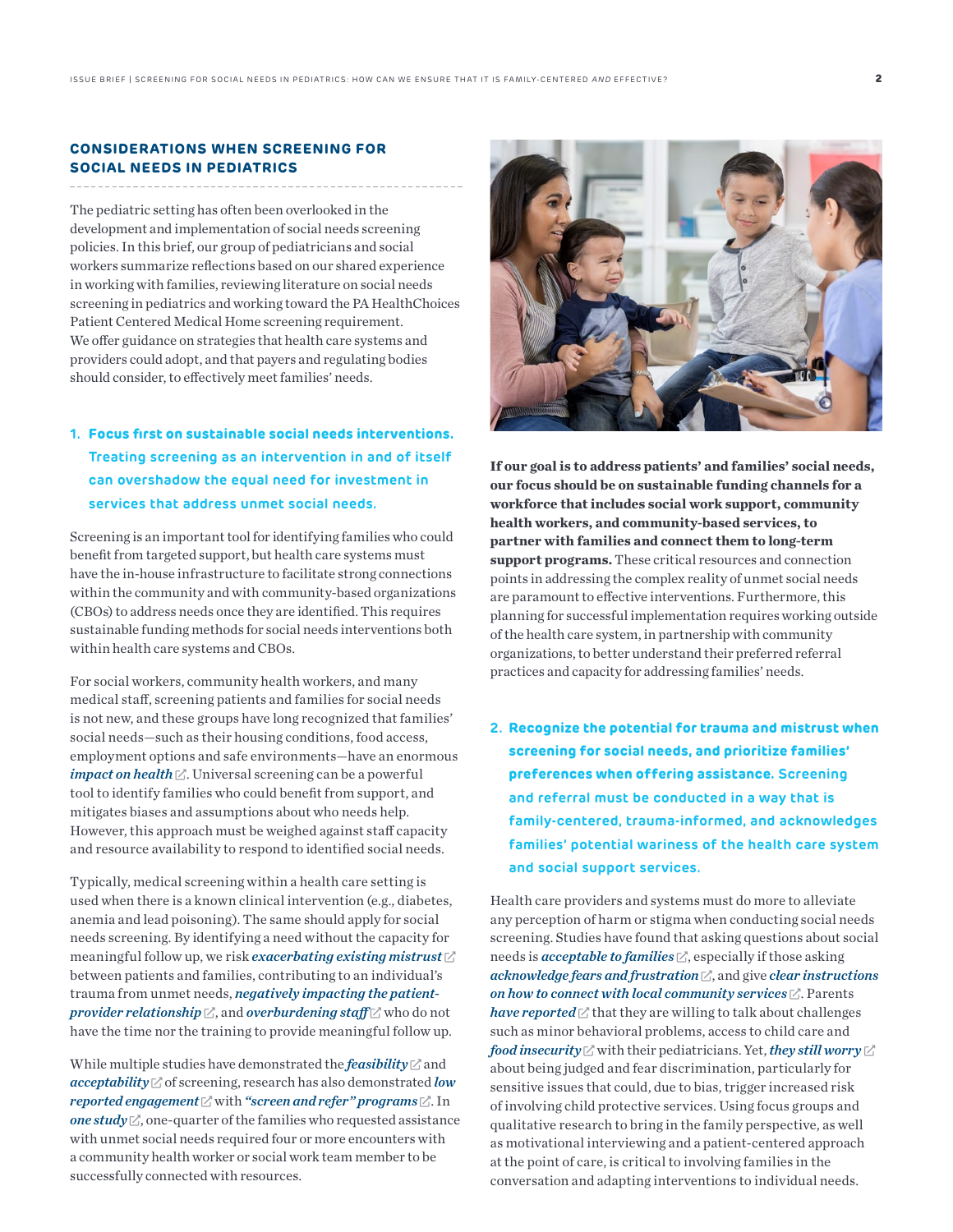The most common social needs screening tools, such as CMS's Accountable Health Communities tool, do not offer families an opportunity to communicate their priority needs. As the evidence base for social needs screening continues to develop, we must be thoughtful with adaptations to these screening tools by involving families in the creation of screening processes.

A number of *[commonly used social needs screening tools](https://sirenetwork.ucsf.edu/SocialNeedsScreeningToolComparisonTable)*  $\mathbb Z$  have been studied, yet the *[evidence for their reliability and validity](https://sirenetwork.ucsf.edu/tools-resources/resources/psychometric-and-pragmatic-properties-social-risk-screening-tools)  [is still l](https://sirenetwork.ucsf.edu/tools-resources/resources/psychometric-and-pragmatic-properties-social-risk-screening-tools)imited*  $\mathbb{Z}$ , particularly when applied to diverse patient populations and the pediatric setting. The *[tools that have](https://sirenetwork.ucsf.edu/tools-resources/mmi/screening-tools-comparison/peds)  [been studied in pediatric settings](https://sirenetwork.ucsf.edu/tools-resources/mmi/screening-tools-comparison/peds)*  $\mathbb Z$  often cover only a limited number of domains and do not necessarily align with what states and payers are requiring health care systems to ask. These tools are largely designed to identify social need, but not what a patient or family would like help with.

Multiple studies have shown that *[families may screen positive](https://doi.org/10.1016/j.acap.2020.08.005)*  [in a certain domain, but not request assistance](https://doi.org/10.1016/j.acap.2020.08.005)  $\mathbb Z$ , and alternatively, some families may desire assistance, but may not be comfortable reporting a need. A *[recent study](https://jamanetwork.com/journals/jamanetworkopen/fullarticle/2771851?utm_campaign=articlePDF&utm_medium=articlePDFlink&utm_source=articlePDF&utm_content=jamanetworkopen.2020.21201)*  $\mathbb{Z}^*$  found that interest in receiving assistance was higher among those who were asked about their interest before answering questions about specific social needs, and among those who had a greater number of identified social needs and other characteristics.

If the goal of screening is to connect families with the support they desire, we must ask for their input. We need more studies not just about the most effective way to ask families about the prevalence of need, but also the most effective way to connect families with services.

It is important for health care systems to be thoughtful both about what questions to ask and about how they are asked. Many lessons can translate from adult to pediatric settings, but in this case, family context is critical. For example, in pediatrics, it is crucial to honor parents' privacy and confidentiality, which can be done by privately asking parents questions, *[rather than](https://www.publicagenda.org/reports/its-about-trust-low-income-parents-perspectives-on-how-pediatricians-can-screen-for-social-determinants-of-health/)*  [in front of their children](https://www.publicagenda.org/reports/its-about-trust-low-income-parents-perspectives-on-how-pediatricians-can-screen-for-social-determinants-of-health/)  $\mathbb Z$ , and utilizing technology interfaces such as *[electronic](https://pubmed.ncbi.nlm.nih.gov/25367545/)*  $\mathbb{Z}$ , *tablet-based*  $\mathbb{Z}$  or smart phone formats.

**3. Consider privacy, confidentiality and potential bias when documenting social needs in a child's medical chart. By using electronic medical record systems to record patients' social needs, health care systems risk perpetuating and increasing existing racial disparities.**

Generally, documenting social needs in the patient's electronic health record is a best practice to ensure information relevant to the patient's health is accessible to the whole care team. However, there are important ethical considerations when systematically capturing social needs screening results in a child's chart.

Electronic health records are crucial to streamlining communication across teams. However, capturing sensitive information about a family's life in the child's chart creates a problem-focused permanent record that could put them at substantial risk if that information is not carefully managed. There is the potential for provider biases based on preconceived notions from reviewing past notes. This can be particularly true for families already marginalized by poverty, systemic racism, literacy and unconscious bias. It is critical that clinical teams have the information they need to advance the care of a patient, and to take a strengths-based approach to care, in an already busy clinical environment. We must work toward providing holistic, interdisciplinary care for families, while being mindful of addressing the potential bias created by permanently recording a family's point-in-time need in their child's chart.

There is another layer of complexity when parental social needs, such as financial insecurity or housing needs, are documented in their child's chart. More work needs to be done to understand the consequences (intended and otherwise) of this documentation on practice, especially interventions such as referrals to child protective services. We must ensure that documentation of needs (e.g., housing, mental health, domestic violence or food) in a child's chart will not result in disproportionate punitive action against racial and ethnic minorities due to bias. Complementary actions, such as documenting not just need but resources endorsed and provided, could help systems actively advance racial justice in light of systemic disparities.

**4. Continue testing the use of technology to assist interdisciplinary teams in screening and referral. In developing models for addressing social needs, we must identify the appropriate workforce and technologies responsible for administering and responding to screens.** 

Technology can help streamline communication across teams (e.g., electronic social needs screening, the electronic health record) and identify and connect families with the right resources (e.g., online digital resource maps). We should explore technology to add efficiency and capacity to teams, while not replacing the support of interdisciplinary interventions.

Research has shown that electronic screening is *[acceptable](https://policylab.chop.edu/blog/hungry-information-lessons-learned-food-insecurity-screening-pediatrics)  [to families](https://policylab.chop.edu/blog/hungry-information-lessons-learned-food-insecurity-screening-pediatrics)* , and *[makes it more likely that an individual](https://pubmed.ncbi.nlm.nih.gov/30639763/)*  will *disclose social need*  $\angle$ . On average, a provider spends just over **[15 minutes](https://www.aap.org/en-us/professional-resources/Research/Pages/Length-of-Pediatric-Visits-Actually-Increasing.aspx)**  $\mathbb{Z}$  with a patient during a pediatric visit. As we think about integrating social needs interventions into existing workflows, we have to consider methods that do not additionally burden already overworked clinical teams.

While technology such as resource mapping tools cannot replace support provided by interdisciplinary teams, it has the potential to help add efficiency to the work through centralized databases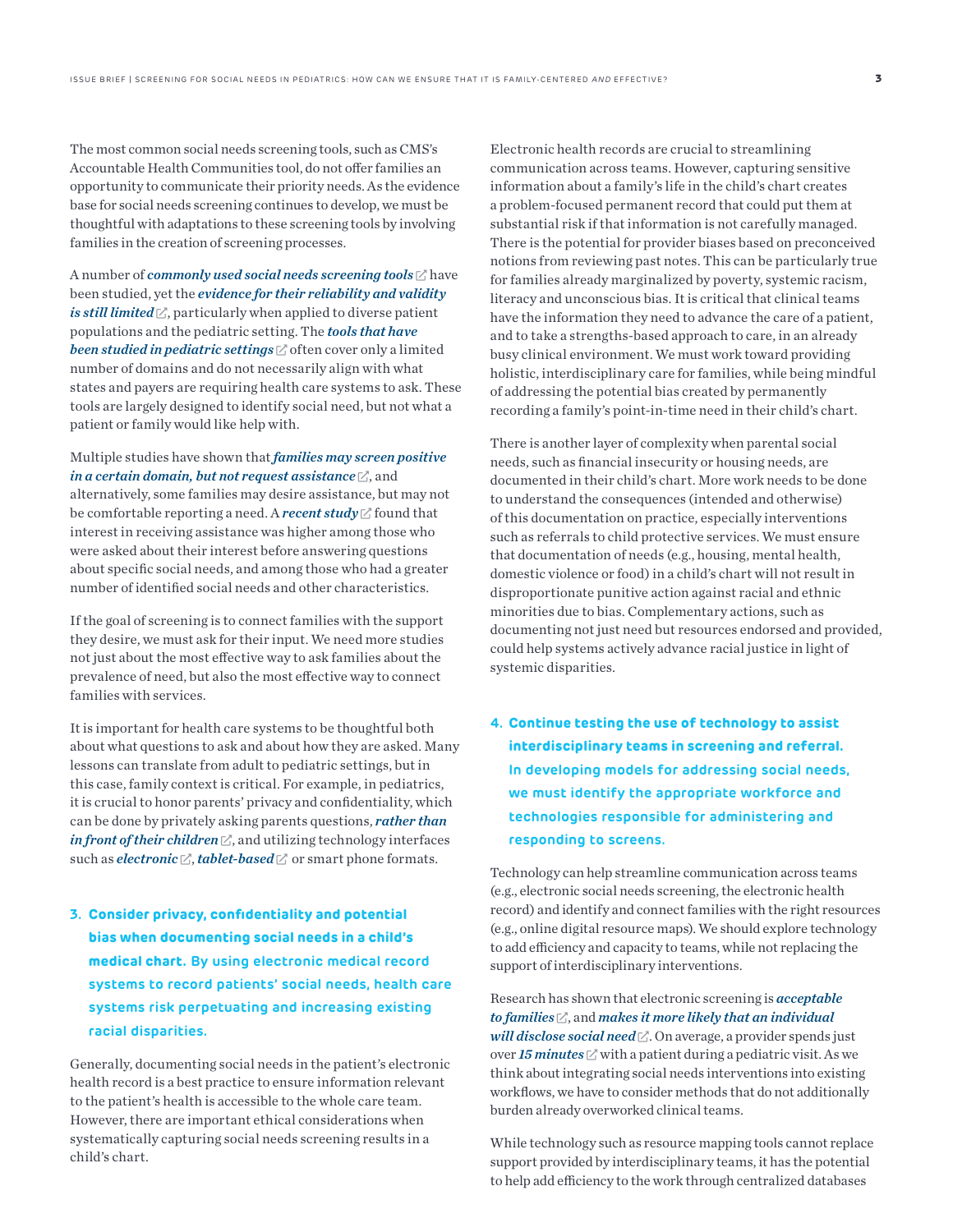of accurate community services, improved electronic referral mechanisms and bi-directional communication with CBOs.

At Children's Hospital of Philadelphia (CHOP), we built and are maintaining the use of an *[electronic resource mapping](http://www.communityresourceconnects.org/)*  [website](http://www.communityresourceconnects.org/)  $\mathbb Z$  to serve as a centralized community resource directory for staff and patients. The main purpose of the website is to provide accurate and easily searchable information on community services, and eventually to make direct referrals through the site. Our utilization numbers reflect a clear need for such a tool. Still, there remains a great deal of work to be done in supporting the capacity of community organizations and learning more about how digital health technologies can be effectively leveraged to help identify and connect families with the right resources.

As we continue to develop models for addressing social need, we must also work to identify the appropriate workforce and technologies responsible for administering and responding to screens. This includes continued advocacy for funding models that allow for investment in social workers, community health workers, patient navigators, and new solutions and technologies at the point of care.

# **LOOKING AHEAD: PEDIATRIC SOCIAL NEEDS SCREENING AND HEALTH CARE SYSTEM-DRIVEN INTERVENTIONS**

As health care systems, policymakers, and payers move toward implementing—and in some cases mandating—point-of-care social needs screening and referral, they should consider the most ethical, patient-centered approach for ensuring patients and families can be connected to the services they need. The current focus on screening obscures the difference between detection of social needs and recognizing social determinants of health, and complicates health care systems' ability to plan for meaningful interventions beyond asking the required questions.

As we implement and examine the impact that screening for social needs in a pediatric health care setting has on health and social outcomes, we recommend the following to avoid unintended consequences:

- **Clinically based social needs screening should only be done when one or more appropriate interventions to address the social need are available.**
- **Health care systems should leverage their required community health needs assessments to obtain a population-level view of the prevalence of social need among their patients, families and surrounding communities, in order to prioritize partnerships with CBOs.**
- **Efforts to address families' unmet social needs should focus on ensuring sustainable funding for interventions,**

**such as community health workers and partnerships with CBOs. Social needs screening can be leveraged once sustainably funded interventions are in place.** 

- **Health care systems could consider a multi-tiered response to increasing social need in light of the COVID-19 pandemic through which technology is leveraged for lower-acuity resource referrals, while more intensive interventions such as community health workers and social work support could be concentrated on higher-level and intensive need. This tiered approach can be cost-efficient and effective with appropriate cross-collaborations between health care systems, CBOs and other support systems in the community.**
- **Community voices and perspectives are essential for inclusion in the work of health care systems to address social needs in order to ensure interventions are familycentered and sensitive to diverse needs, including existing systemic racism and bias. In addition, health care systems must be thoughtful about streamlining screening efforts to minimize patient burden and ensure that multiple areas (e.g., primary care, specialty care and emergency departments) avoid redundancies in screening efforts.**



With the shift toward value-based care, there may be an opportunity to think beyond social needs screening and referral to the *[role of health care systems](https://www.nytimes.com/2019/05/27/opinion/health-care-social-services.html?login=email&auth=login-email)*  $\mathbb Z$  in partnering with CBOs to address underlying social determinants of health for the populations they serve. Better integration of these siloed systems could provide a powerful catalyst in achieving equitable health in the U.S. In the meantime, we need to focus on creating familycentered and effective interventions for addressing social need, which may include but are not limited to social needs screening.

## **FOR QUESTIONS OR FURTHER DISCUSSION, CONTACT:**

**Leigh Wilson-Hall, MSW, LSW** *[wilsonhall@chop.edu](mailto:wilsonhall%40chop.edu?subject=)*